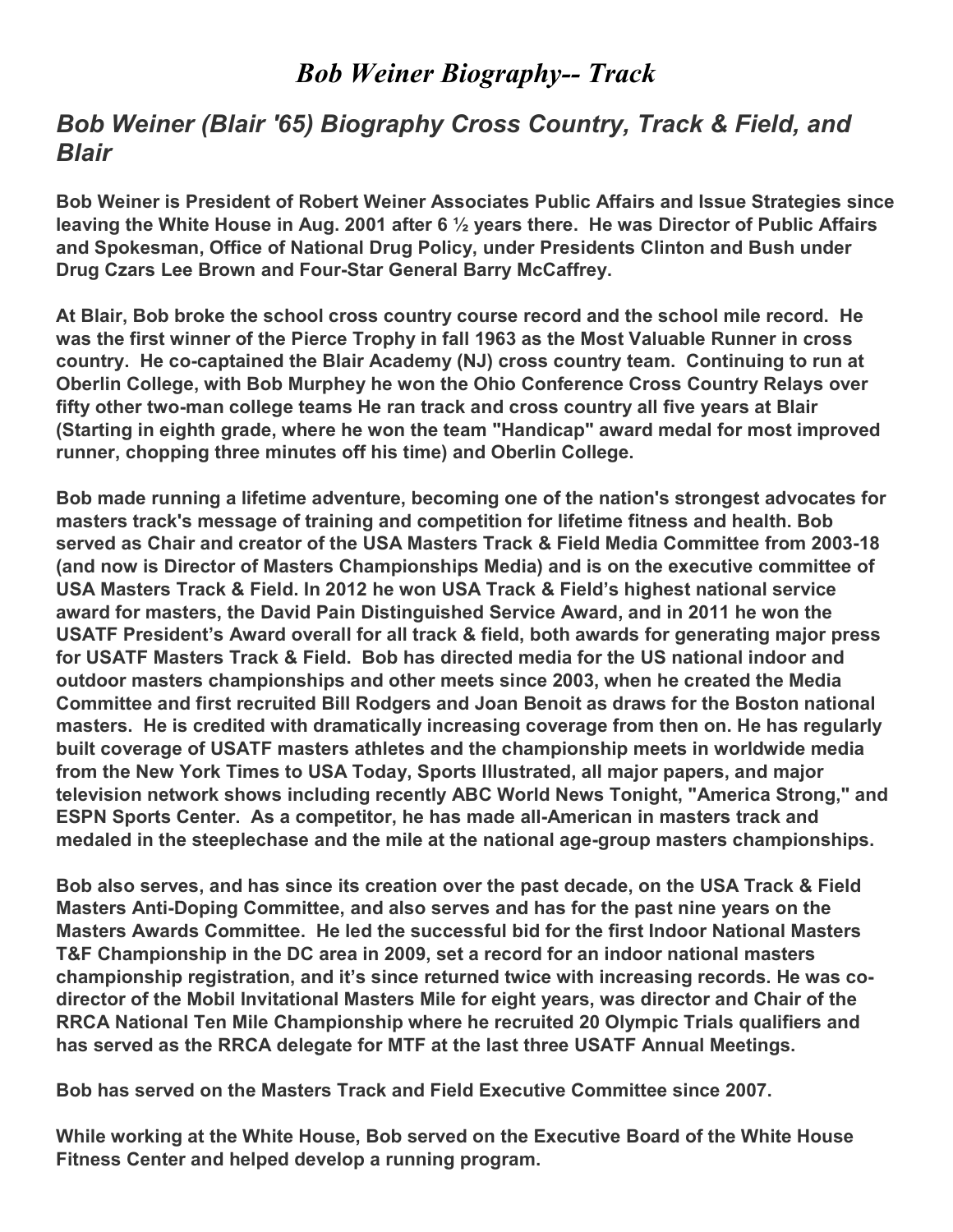Bob directed White House drug policy media at the Sydney Olympics and WADA media at the Salt Lake Olympic Games. Former US Anti Doping Association (USADA) Chair and Olympic marathon gold medalist Frank Shorter said at a White House celebration he keynoted on Bob's career that Bob helped to create WADA and USADA. Bob is former President of the Sugarloaf Mt. AC (MA), former Vice President of the DC Road Runners, has been a board member of the Northern Virginia Running Club, created and was President of the Capitol Hill Runners when he worked on Capitol Hill for 16 years, and is an active member of the Potomac Valley Track Club.

As for the rest of Bob's life...

Bob Weiner is President of Robert Weiner Associates Public Affairs and Issue Strategies since leaving the White House in Aug. 2001 after 6 ½ years there. He is also President of the Solutions for Change Foundation supporting young journalists. He was Director of Public Affairs and Spokesman, Office of National Drug Policy, under Presidents Clinton and Bush under Drug Czars Four-Star General Barry McCaffrey and Lee Brown,

In a 30-year senior level government career, Bob was also Director of Communications, House Government Operations Committee, under Cong. John Conyers; Communications Director, House Narcotics Committee, under Cong. Charles Rangel; Chief of Staff, House Aging Committee, under Cong. Claude Pepper, where Bob led the Pepper bill successfully abolishing age-based mandatory retirement and efforts to protect Social Security and Medicare; and Legislative Assistant to Cong. Ed Koch...

Bob is a regular weekly commentator on national issues on Main Street Radio Network's 200 stations, has been a regular "Washington Insider" commentator on Fox Television on "Fox and Friends", has been on CNN, ABC, NBC, ABC, NPR, Showtime, Bill Maher, Crossfire, Geraldo, Penn and Teller, many other radio and television shows, is often in print media. He has written over 900 op-eds (and counting) published in major papers. Many of Bob's op-eds call for drug-free sports as well as lifetime fitness. In addition to covering government issues as a White House and Congress correspondent, he was a fixture in the White House Briefing room for ten years, often called on for questions. When it comes to running and masters track, Bob's friends and colleagues all know his nonpartisan devotion to the sport. His business card has both the Federal seal and a runner...

Bob has been an active and valued member of the National Press Club for a decade and a half. In 2016, at the National Press Club, where Bob meets with the writing group he created, Bob won the prestigious President's Award for recruiting young journalists as co-authors of his 900 columns in major papers, and in 2017, 2018, and 2019 won the National Press Club Vivian Award for organizing VIP News conferences and other National Press Club organizing. Among the speakers Bob has recruited for news conferences and feature speaker lunches are Olympic Champions Matt Centrowitz and Katie Ledecky. When Bob emceed Centrowitz, the event made news when Bob asked why the first two laps of the Olympic 1500 Meters Centrowitz won were so slow. Centrowitz candidly explained that officials kept all the athletes in a pen for over a half hour before the race and provided no warmup area, so the runners privately agreed to jog the first two laps slowly as a warmup! The National Press Club is the country's leading organization for journalists.